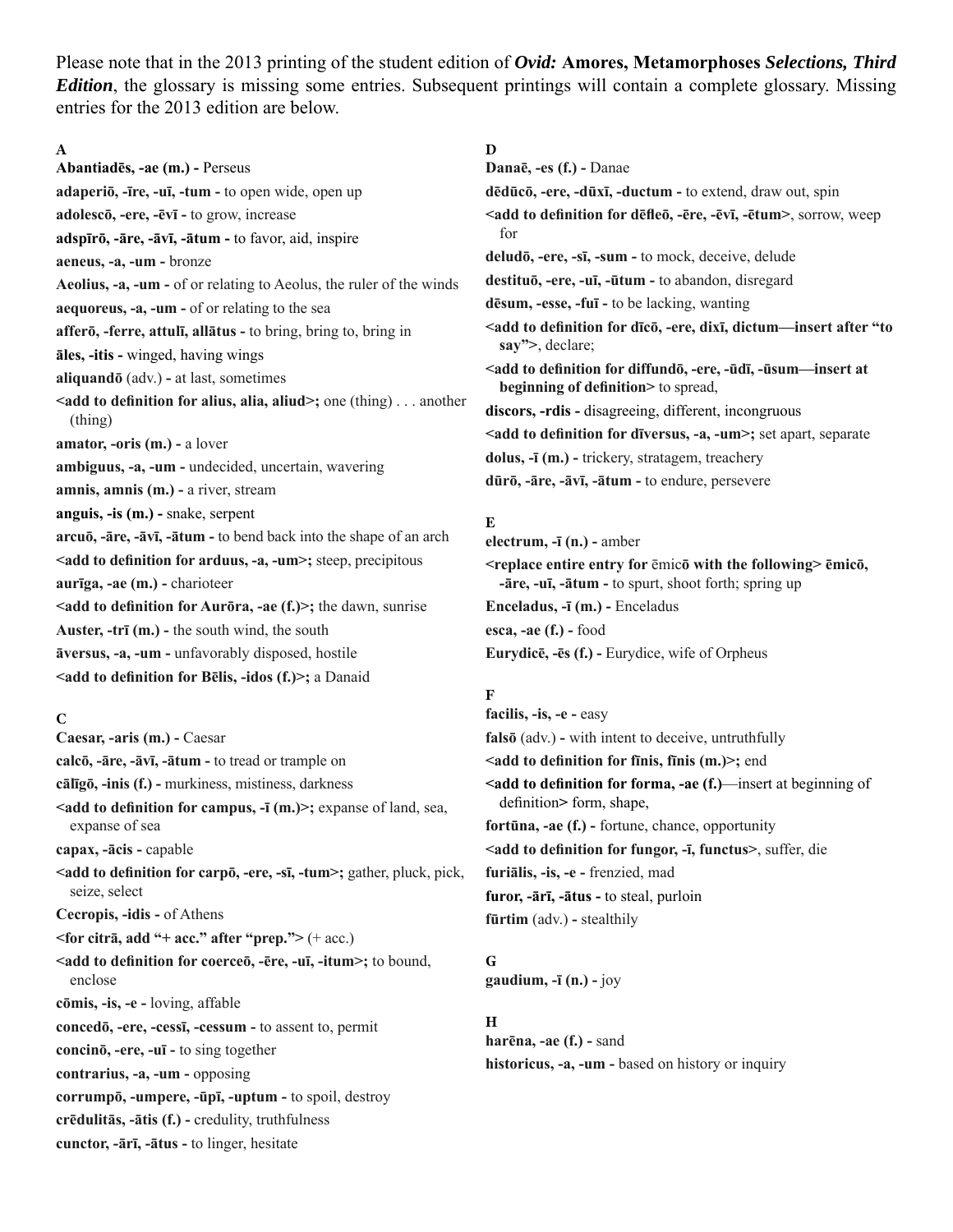**I**

**iaculor, -ārī, -ātus -** to throw, shoot, hurl a javelin **iānua, -ae (f.) -** door **incipiō, -ere, -cēpī, -ceptum -** to begin **<add to definition for inde>**, from there, then **indulgentia, -ae (f.) -** gentleness, fondness <add to definition for iners, -rtis>, powerless, useless <add to definition for ingenium, -**ī** (n.)>; intelligence, ingenuity **inguen, -inis (n.) -** the groin **inmensum, -<b>ī** (n.) - infinite space, immeasurable expanse **innotescō, -escere, -uī -** to become known, famous, celebrated **<add to defi nition for inponō, -ere, -posuī, -possum>**, put **insons, -ntis -** guiltless, innocent **<add to defi nition for inveniō, -īre, -vēnī, -ventum**—insert at beginning of definition to come upon, find, **invidia, -ae (f.) -** ill-will, jealousy, envy **Ithacus, -a, -um -** of Ithaca **Itys, -os (m.) -** the son of Procne and Tereus **Iūnō, Iūnōnis (f.) -** Juno, queen of the gods **iuvō, -āre, iuvī, iutum -** to give pleasure to, to please

## **L**

**lātrō, -āre, -āvī, -ātum -** to bark, bark at **lēnō, -ōnis (m.) -** brothel-keeper, pimp **lentus, -a, -um -** slow **libellus, -ī (m.) -** small book or volume **libet, libēre, libuit,** or **libitum est -** it is pleasing to someone **<add to defi nition for lībrō, -āre, -āvī, -ātum>;** hold suspended, poise **licentia, -ae (f.) -** lack of restraint, freedom to act **<add to definition for limes, -mitis (m.)>**, boundary, limit

#### **M**

**mālō, mālle, māluī -** to prefer **mās, maris (m.) -** the male of the species **<add to definition for membrum, -ī (n.)>; member meritō** (adv.) **-** deservedly **mordeō, -dēre, momordī, morsum -** to bite, devour **<add to definition for mundus, -<b>ī** (m.)>, heavens

### **N**

**Niobē, -ēs (f.) -** daughter of Tantalus and punished for her boasting

**<add to definition for nocens, -entis—insert at beginning of** definition> hurtful, injurious;

**noceō, -ēre, -uī, -itūrus** (+ dat.) **-** to do harm to, harm

**<add to defi nition for noscō, -ere, nōvī, nōtum>;** to know **numquam** (adv.) **-** never

#### **O**

**obligō, -āre, -āvī, -ātum -** to restrain, obligate, bind **occurō, -ere, occurrī, occursum -** to block the path or progress of **ocellus, -ī (m.) -** a little eye

**Odrysius, -a, -um -** Thracian

**<add to definition for ops, opis (f.).>;** ability, ruse, trick

**<add to defi nition for orīgō, -inis (f.)—add after "beginning">**, commencement, origin,

## **P**

**patientia, -ae (f.) -** patience, tolerance

 $\le$ add to definition for patior, pat**ī**, passus>; suffer, endure

**perdūcō, -ere, -xī, -ctum -** to bring, conduct

**pereō, -īre, -ī, -itum -** to perish, die

**<add to definition for Phoebē, -ēs (f.)>;** one of the race of Titans, here identified with the moon

**pinguis, -is, -e -** fat, rich

**pinna, -ae (f.) -** feather

Piscis, -is (m.) - Pisces, the twelfth sign of the zodiac

**pōtō, -āre, -āvī, -ātum -** to drink

**praeconium, -ī (n.) -** the action of announcing in public

**praemoneō, -ēre, -uī, -itum -** to forewarn, admonish beforehand

**<add to defi nition for premō, -ere, -ssī, -ssum>**, conceal

**prōditor, -ōris (m.) -** a betrayer, traitor

**prostō, -āre, -itī, -itum -** to prostitute, offer oneself for hire, expose oneself

**Proteus, -eī (m.) -** the legendary sea god able to change his own shape at will

**pūbēs, -is (f.) -** the pubic region

#### **Q**

**quicquam** (adv.) - in any respect, at all

<add to definition for quisquam, quicquam>; anyone/thing, anyone/thing whatever

**<add to definition for quisquis, quidqud (quicquid)>;** anything that

 $\le$ add to definition for quō (adv.) $\ge$ ; in consequence, whence

#### **R**

**rabidus, -a, -um** *-* raging, violent, mad

**<add to definition for rapina, -ae (f.)>;** kidnapping, the forcible carrying off of a person

**rārus, -a, -um -** occasional, infrequent

**ratis, ratis (f.) -** boat, ship

**<add to defi nition for referō, -ferre, rettulī, relātum>;** report, write down

**refoveō, -ēre, -ōvī, -ōtum -** to rekindle, restore, revive

**<add to definition for regio**, **-onis (f.)**>, region, locality

**repulsa, -ae (f.) -** refusal, denial

<add to definition for rursus (adv.)>; again